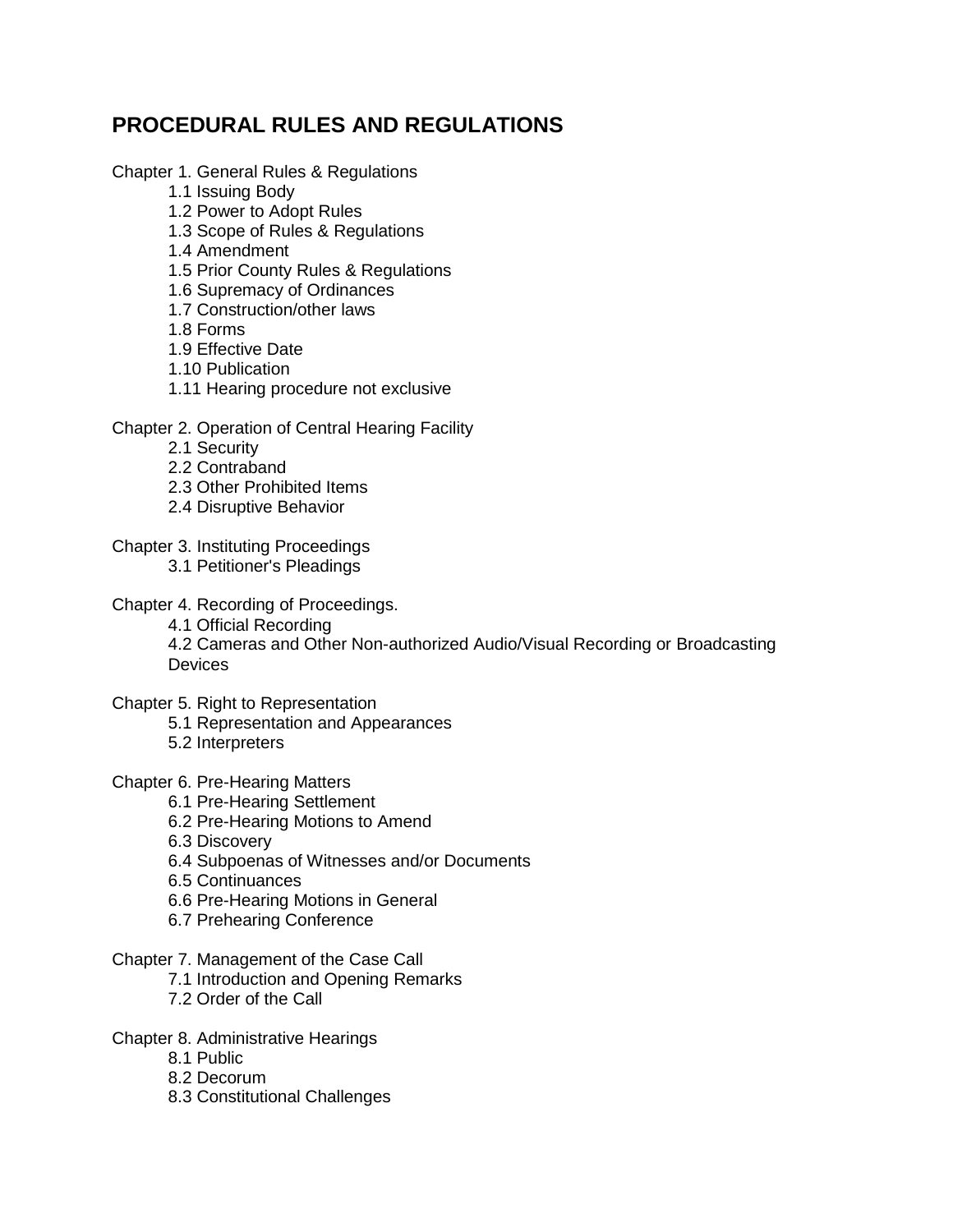- 8.4 Witnesses, Documents and Exhibits
- 8.5 Evidence
- 8.6 Questions by the Administrative Law Officer
- 8.7 Standard of Proof

Chapter 9. The Administrative Hearing Process

- 9.1 Calling the Case
- 9.2 Presentation of the Petitioner's Case
- 9.3 Presentation of the Respondent's Case and Defenses
- 9.4 Closing Arguments
- 9.5 Ruling
- 9.6 Findings, Decision, and Order
- 9.7 Mail-in Adjudication Pilot-Project
- Chapter 10. Noticing and Default Matters
	- 10.1 Return for Re-Noticing
	- 10.2 Dismissal for Want of Prosecution
	- 10.3 Defaults

Chapter 11. Post-Hearing Matters

11.1 Motion to Set-Aside a Default Order for good Cause where Proper Notice was Provided

- 11.2 Motion to Set-Aside a Default Order for Improper Notice
- 11.3 Appeal to the Circuit Court

Chapter 12. Miscellaneous Matters

12.1 Reviewing and/or Copying of Public Records.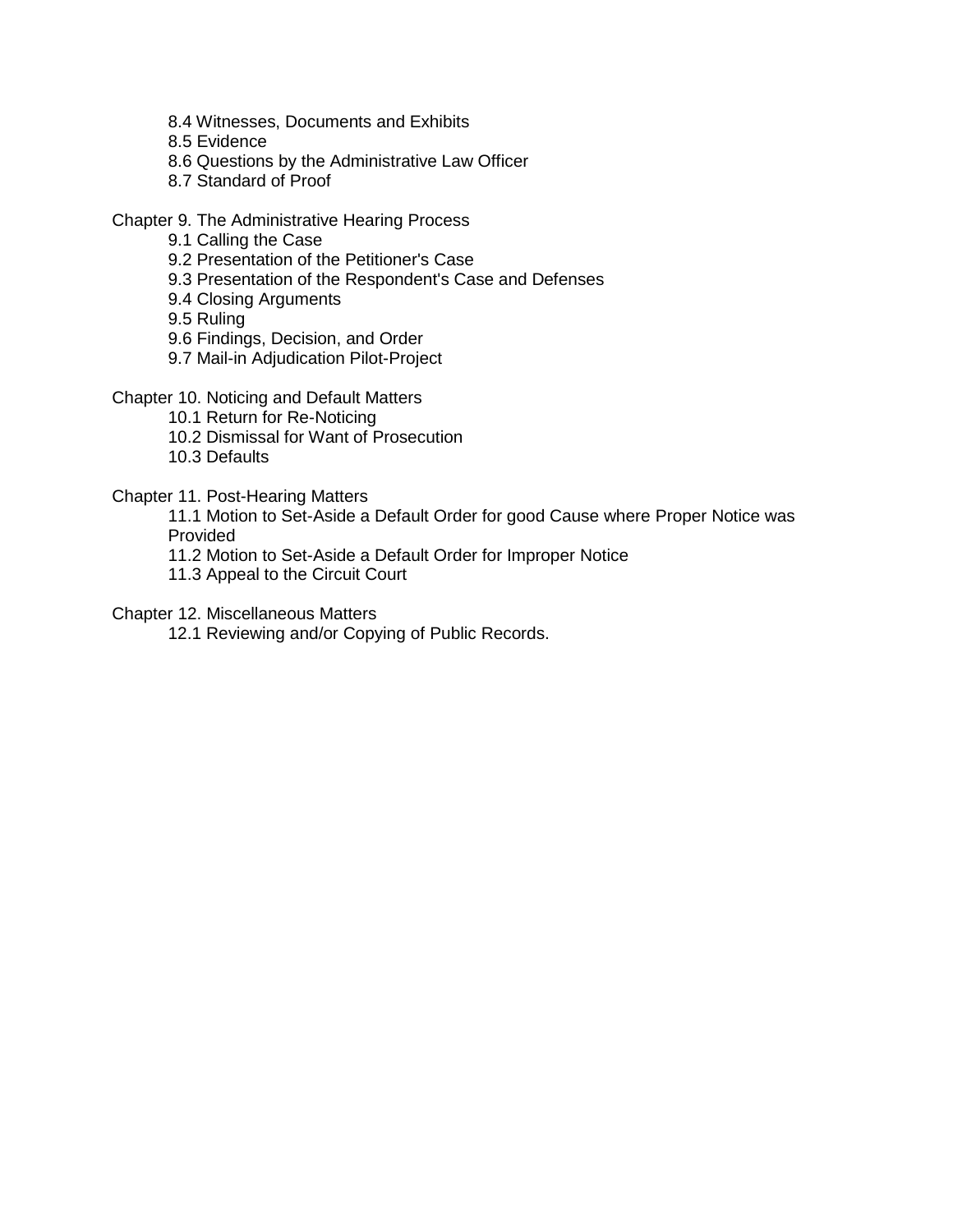# Chapter 1. General Rules & Regulations

### **1.1 Issuing Body**

These rules and regulations are issued by the Cook County Department of Administrative Hearings.

### **1.2 Power to Adopt Rules & Regulations.**

These rules and regulations are promulgated pursuant to Article VII Section 6 (a) and (m) Powers of Home Rule Units of the Illinois Constitution, Chapter 2 Administration, Article IX Administrative Hearings, Section 2-901 through Section 2-929 of the Cook County Code, and other chapters, sections and/or subsections which provide that the Director of the Department of Administrative Hearings may promulgate rules and regulations for the conduct of administrative hearing proceedings and other matters related to the operation of Section 2-901. The Director may also promulgate or adopt additional rules and regulations for the conduct of administrative hearings before a particular division or section of a division of the Department of Administrative Hearings.

### **1.3 Scope of Rules & Regulations**

These rules and regulations shall apply to the conduct of all cases before the Department of Administrative Hearings.

### **1.4 Subject to Amendment**

These rules and regulations shall be subject to change or amendment by the Director of the Department of Administrative Hearings.

### **1.5 Prior County Department or Agency Rules & Regulations Regarding Administrative Hearing Proceedings**

These rules and regulations shall supersede any and all rules and regulations, or portions thereof, for the conduct of administrative hearing proceedings promulgated by a county department or agency that was formerly vested with jurisdiction to conduct administrative hearings. The superseding authority of the rules and regulations of the Department of Administrative Hearings over the rules and regulations, or portions thereof, of other county departments or agencies is expressly narrowed and limited to the rules and regulations, or portions thereof that dealt with the conduct of administrative hearing proceedings.

### **1.6 Supremacy of Ordinances**

The provisions of this article shall apply to administrative adjudication proceedings conducted by the Department of Administrative Hearings. Nothing in these rules and regulations shall act to override, restrict or relax the procedural requirements and/or provisions of the applicable provisions of the Ordinances of Cook County. In the event of a conflict between provisions of these rules and regulations and provisions of the Ordinances of Cook County, the Ordinances of Cook County shall take precedence.

### **1.7 Construction with Other Laws**

The controlling statutory authorities in these municipal administrative adjudicatory proceedings are Article VII Section 6 (a) and (m) Powers of Home Rule Units of the Illinois Constitution, § 55 ILCS 5/5-41010 and Chapter 2 Administration, Article IX Administrative Hearings, Section 2- 901through Section 2-929 of the Cook County Code.

Pursuant to Article IX Administrative Hearings, Section 2-911(h), the formal and technical rules of evidence shall not apply in the conduct of administrative hearings. Evidence, including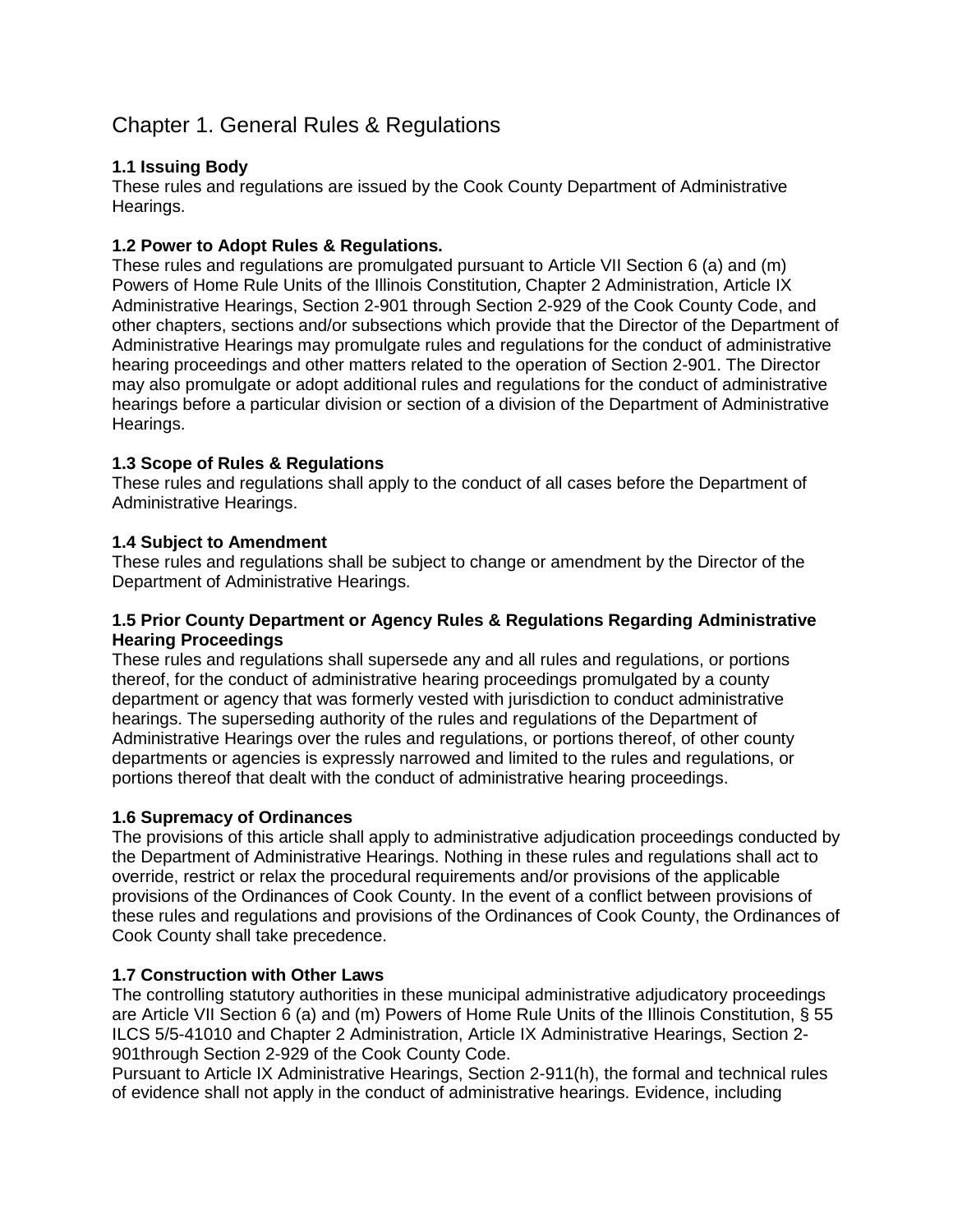hearsay, may be admitted only if it is of a type commonly relied upon by reasonably prudent persons in the conduct of their affairs.

The Illinois Administrative Practice Act, the Illinois Code of Criminal Procedure and the Illinois Code of Civil Procedure are inapplicable to these types of administrative adjudicatory proceedings.

### **1.8 Order and Other Pleading Forms**

The Director of the Department of Administrative Hearings shall have the authority to create and/or require the format and/or use of order and related pleading forms in the hearing process.

### **1.9 Effective Date**

These rules and regulations shall be in full force and effect upon the date of issuance by the Director of the Department of Administrative Hearings, June 15, 2009. Subsequent amendments shall be in full force and effect upon the date of issuance by the Director of the Department of Administrative Hearings.

#### **1.10 Publication**

A copy of these rules and regulations and subsequent amendments shall be published and kept on file in the office of the director where they shall be available to the public for inspection and copying during normal business hours.

### **1.11 Hearing procedure not exclusive**

Consistent with, § 55 ILCS 5/5-41015, Cook County is not precluded from using other methods to enforce the provisions of its codes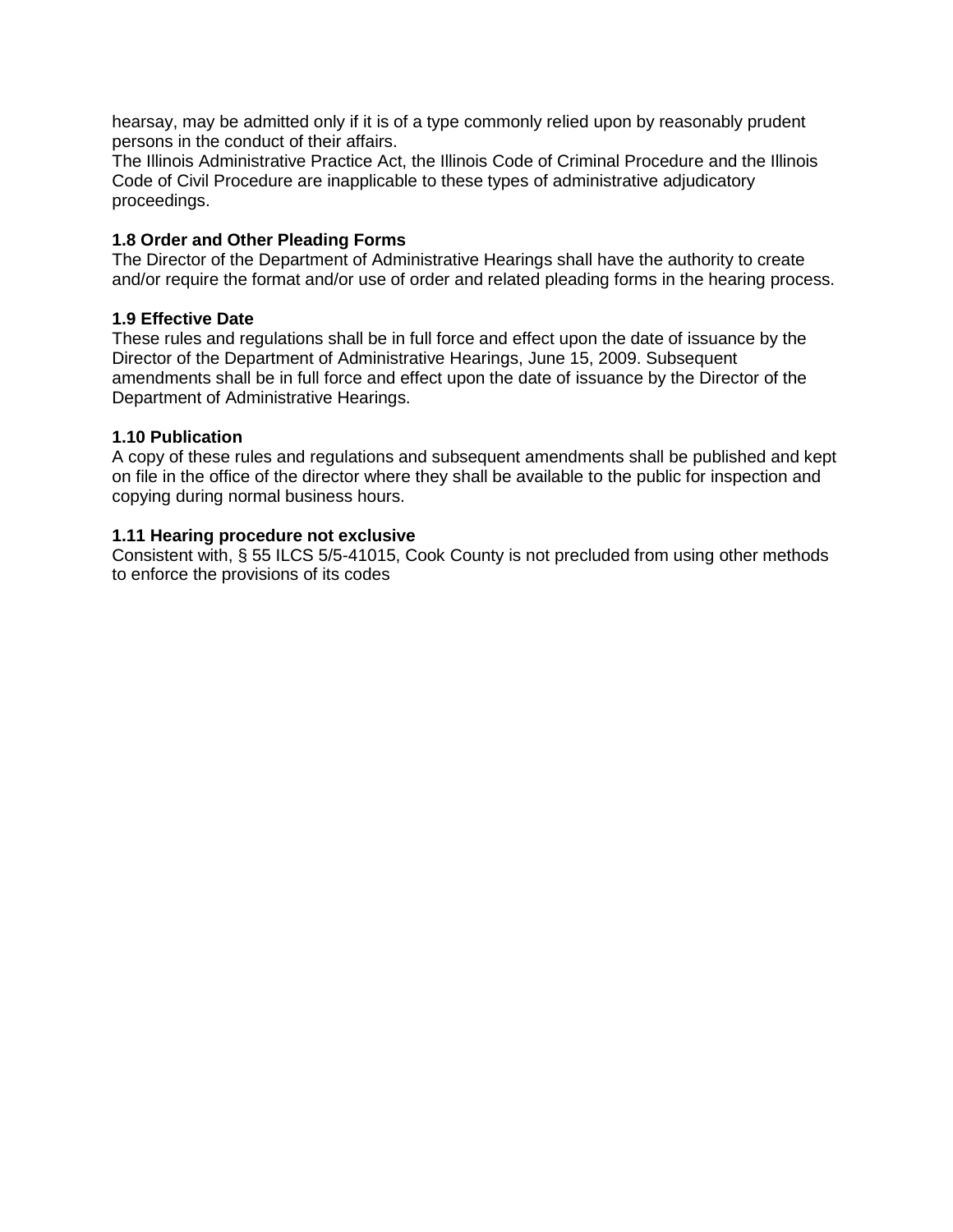# Chapter 2. Operation of Central Hearing Facility.

### **2.1 Security**

All persons entering the central hearing facility are subject to passing through security.

### **2.2 Contraband**

The central hearing facility shall be a weapons and drug free facility. Weapons, including but not limited to, guns, knives, chemical spray and pepper spray, are strictly prohibited and subject to confiscation without return.

### **2.3 Other Prohibited Items**

Food and/or beverages may not be brought into the central hearing facility.

### **2.4 Disruptive Behavior**

Security personnel or an Administrative Law Judge may order the temporary removal of any individual who is causing or contributing to a disruption of the facility operations or the hearing proceedings.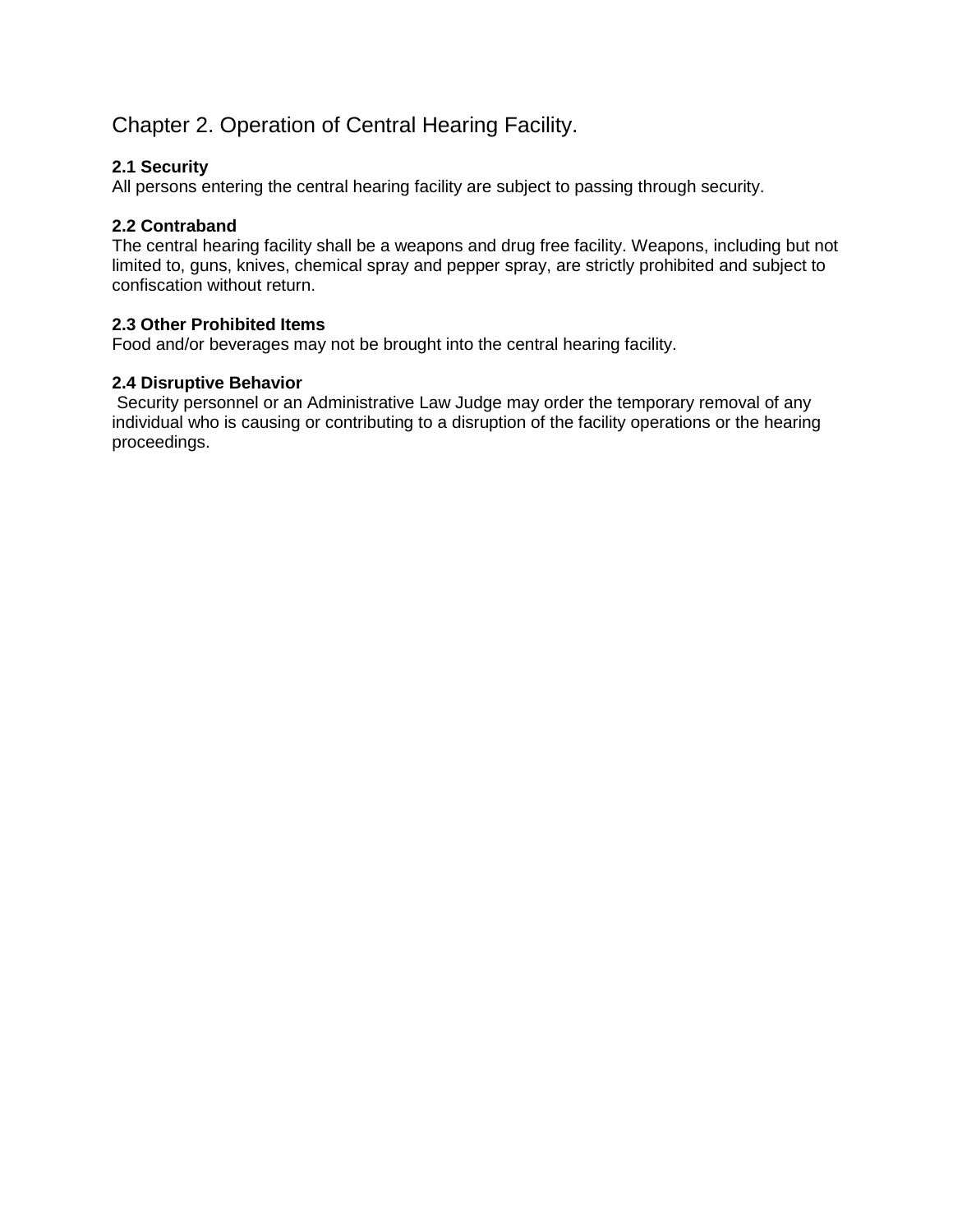# Chapter 3. Instituting Proceedings.

# **3.1 Petitioner's Pleadings**

Pursuant to Chapter 2 Administration, Article IX Administrative Hearings, Section 2-908 of the Cook County Code, Any authorized department, agency, board or commission of the County may institute an administrative adjudication proceeding with the Department of Administrative Hearings by forwarding a copy of a notice of violation or a notice of hearing, which has been properly served, to the Department of Administrative Hearings.

When a code enforcement officer alleges a code violation, the officer shall note or, in the case of an animal control violation, the code enforcement officer may respond to the filing of a formal complaint by noting the violation on a violation notice and report form, indicating the following: the name and address of the respondent, if known; the name, address, and state vehicle registration number of the waste hauler who deposited the waste, if applicable; the type and nature of the violation; the date and time the violation was observed; the names of witnesses to the violation; and the address of the location or property where the violation is observed. The violation notice and report form shall contain a file number and a hearing date noted by the code enforcement officer in the blank spaces provided for that purpose on the form. The violation notice and report shall state that failure to appear at the hearing on the date indicated may result in a determination of liability for the cited violation and the imposition of fines and assessment of costs as provided by the applicable county ordinance. The violation notice and report shall also state that upon a determination of liability and the exhaustion of or failure to exhaust procedures for judicial review, any unpaid fines or costs imposed will constitute a debt

due and owed to the county.

A copy of the violation notice and report form shall be served on the Respondent either personally or by first class mail, postage prepaid, sent to the address of the Respondent. If the name of the Respondent property owner cannot be ascertained or if service on the Respondent cannot be made by mail, service may be made on the Respondent property owner by posting, not less than 20 calendar days before the hearing is scheduled, a copy of the violation notice and report form in a prominent place on the property where the violation is found. If the violation notice and report form requires the respondent to answer within a certain amount of time, the county must reply to the answer within the same amount of time afforded to the respondent. Chapter 4. Recording of Proceedings.

# **4.1 Official Recording**

All proceedings, including telephonic, should be recorded by audio tape or by other approved means from start to finish. Respondents may, at their own cost, provide a certified or licensed court reporter to record the proceedings. Video or audio recording, by means other than the above, is prohibited.

**4.2 Cameras and Other Non-authorized Audio/Visual Recording or Broadcasting Devices**

The Department of Administrative Hearings hereby adopts and incorporates the order of the Illinois Supreme Court in In re Photographing, Broadcasting, and Televising Proceedings in the Courts of Illinois (MR No. 2634). Pursuant to said order, the photographing, broadcasting or televising of proceedings, other than those in the appellate and supreme courts, is prohibited. By adoption of said ruling, the photographing, broadcasting or televising of proceedings before the Department of Administrative Hearings is prohibited.

# Chapter 5. Right to Representation.

# **5.1 Representation and Appearances**

The case for the county may be presented by the code enforcement officer or by the State's Attorney. In no event, however, may the case for the county be presented by an employee of the Department of Administrative Hearings. Non corporate Respondents may represent themselves, or may be represented by an attorney at their own expense, or by an authorized representative. If the Respondent is a corporation, it may appear through any attorney, officer,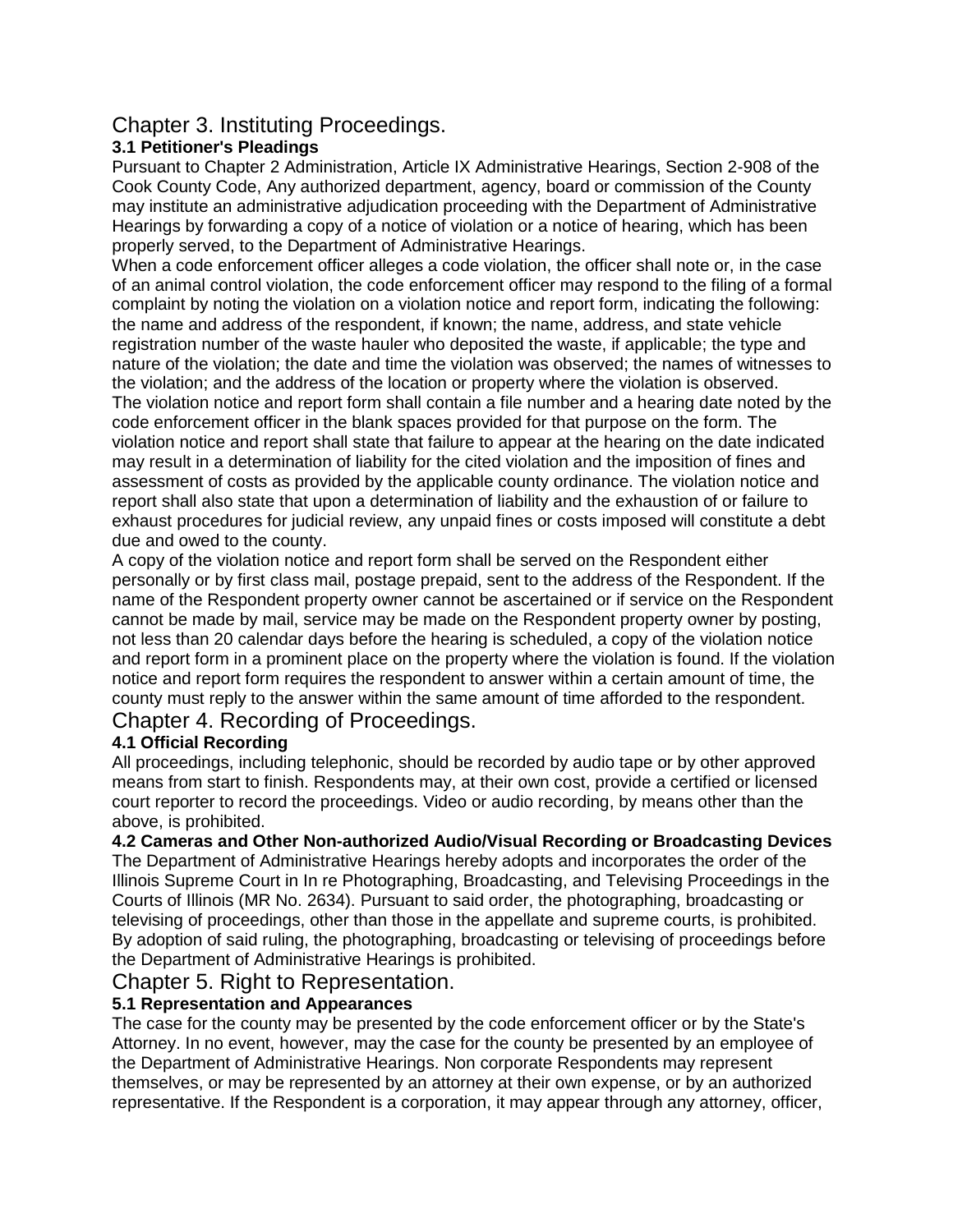director, manager, or supervisor of the corporation. Respondents representing themselves or any attorney or authorized representative appearing on behalf of a respondent in proceedings before the Department of Administrative Hearings must file a written and signed appearance with the Department of Administrative Hearings. In cases where the Respondent is represented by an attorney, the filing of an appearance shall constitute an affirmative representation, under penalty of law; by the person signing the appearance that he or she has been duly authorized by the respondent to act on the respondent's behalf in the proceedings. "Proceedings" as defined in this section includes any and all requests for a continuance, hearing or default setaside.

### **5.2 Interpreters**

Except in cases involving the hearing-impaired, the respondent is responsible for supplying his or her own interpreter to provide assistance during the hearing process. Interpreters shall be sworn-in and shall swear that he or she will provide an accurate translation of the proceedings.

### Chapter 6. Pre-Hearing Matters.

### **6.1 Pre-Hearing Settlement**

The party's may enter into a settlement and/or stipulation of the issues or case and present the same to the Administrative Law Judge when the matter is called. The Administrative Law Judge shall have the discretion to approve or reject a settlement proposal presented by the parties.

#### **6.2 Pre-Hearing Motions to Amend**

At any time prior to resting its case, the Petitioner may amend the allegations in the complaint. The Petitioner must notify the Respondent and the Department of Administrative Hearings, in writing, of the amended allegation unless the Petitioner is granted leave upon a finding of good cause, to orally amend the complaint. If the Petitioner amends an allegation the Respondent, upon a showing of good cause, shall be granted a continuance for a reasonable period of time. This continuance shall not be attributed to the Respondent.

#### **6.3 Discovery**

The Department of Administrative Hearings has no formal discovery procedure. Discovery shall not be used in proceedings before the Department of Administrative Hearings except by leave of an Administrative Law Judge.

#### **6.4 Subpoenas of Witnesses and/or Documents**

Pursuant to Chapter 2 Administration, Article IX Administrative Hearings, Section 2-911(f) of the Cook County Code a subpoena in proceedings before the Department of Administrative Hearings may only be issued by an Administrative Law Judge. An Administrative Law Judge may grant the issuance of a subpoena when he or she determines that said issuance is necessary. Within 3 business days of being served with a subpoena issued in accordance with this chapter, the recipient of the subpoena may appeal the order authorizing the issuance of the subpoena to an Administrative Law Judge, who shall not be the same Administrative Law Judge who ordered the issuance of the subpoena. The Administrative Law Judge may draw an adverse inference from a party's failure to comply with a subpoena.

#### **6.5 Continuances**

A continuance may be granted only upon a finding of good cause.

#### **6.6 Pre-Hearing Motions in General**

Any pre-hearing motion, other than motions to amend (6.2), shall be filed with the Department of Administrative Hearings and the opposing party at least 7 calendar days before the date set for the motion to be heard. This requirement may be waived upon a showing of good cause.

#### **6.7 Prehearing Conference**

On or before the date on which the matter is first scheduled to be heard, the Administrative Law Judge may require the parties to participate in a prehearing conference. Unless otherwise ordered by the Administrative Law Judge, .the following shall be considered:

1) The nature, issues, and complexity of the case;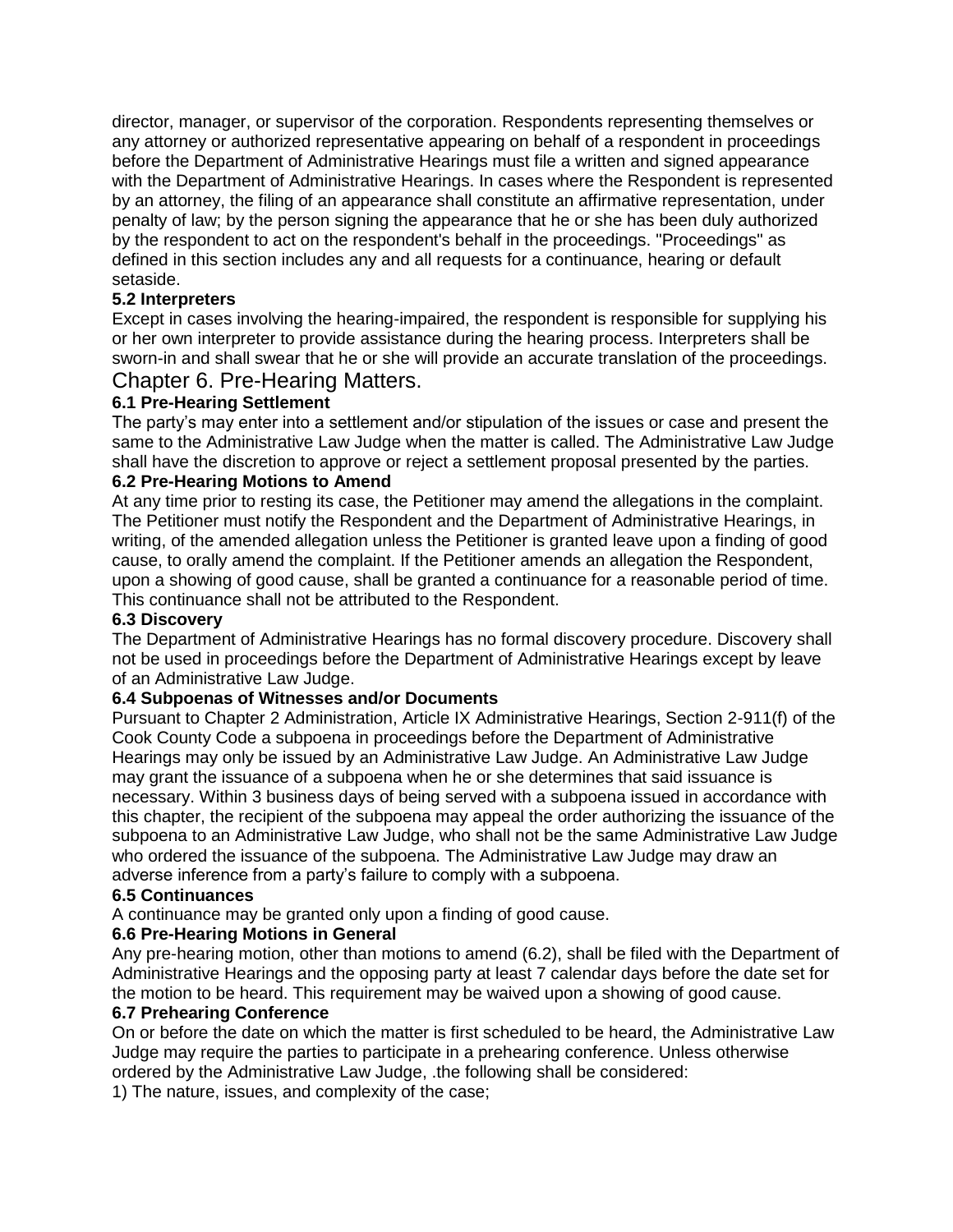2) The simplification of the issues;

3) Amendments to the pleadings;

4) The possibility of obtaining admissions of fact and of documents which will avoid unnecessary proof;

5) Production of documents prior to the date of the hearing; and

6) Production of witnesses on the date of the hearing

In cases where a Prehearing Conference is ordered each party shall at least 7 calendar days before the hearing, provide to the other party with: (a) documents which the party was ordered to provide to the opposing party, and (b) the documents the party intends to introduce into evidence and which have not been previously tendered to the opposing party.

Within 7 calendar days after the conclusion of the prehearing conference the parties shall submit to the Department of Administrative Hearings a prehearing memorandum which addresses the following issues:

A) Whether the parties agree to obviate the need for a hearing through a settlement agreement. If so, a copy of the signed agreement must be attached to the prehearing memorandum.

B) Where the parties have not entered into a settlement agreement the memorandum shall set out the following information:

1) A list of the persons each party intends to call as witnesses during the administrative hearing.

2) A description of documents which have not been tendered to the other party which each party intends to introduce into evidence

3) Any facts which the parties can agree upon as true.

4) A brief summary of intended motions

5) A description of documents which a party wishes the other party to produce prior to the hearing

6) Identification of opposing party's employees whom the party seeks to call as witnesses If a party fails to disclose evidence or identification of a witness and then seeks to introduce the evidence or witness' testimony at the hearing, the Administrative Law Judge shall have the authority to rule on whether to admit or exclude the evidence or testimony.

# Chapter 7. Management of the Case Call.

# **7.1 Introduction and Opening Remarks**

An Administrative Law Judge should begin his or her call by introducing himself or herself to the litigants and other attendants. Opening remarks should briefly inform the litigants as to the nature and manner of the proceedings.

### **7.2 Order of the Call**

Cases should be called in a manner to achieve a timely and efficient management of the call. Matters in which the respondent is represented by legal counsel may be called first to accommodate other tribunals which may require the presence of those officers of the court. Matters in which there are pre-tried dismissals or settlements may be called next. Contested matters may be called next. Motions to set-aside a prior default may be next, and if granted may proceed to a hearing on the underlying matter. Return for re-noticing, dismissals for want of prosecution, and defaults may be handled at the end of the call.

# Chapter 8. Administrative Hearings.

# **8.1 Public**

Unless otherwise provided by law, all administrative hearings shall be open to the public. In the event of overcrowding, however, an Administrative Law Judge may limit the number of persons allowed in a hearing room in the interest of safety and due process to the litigants. In the event of overcrowding, litigants shall be afforded priority to the hearing room over non-litigants. Members of the general public, while welcome to observe, may not testify in the actual hearing proceedings unless formally called as a witness by the Petitioner or Respondent.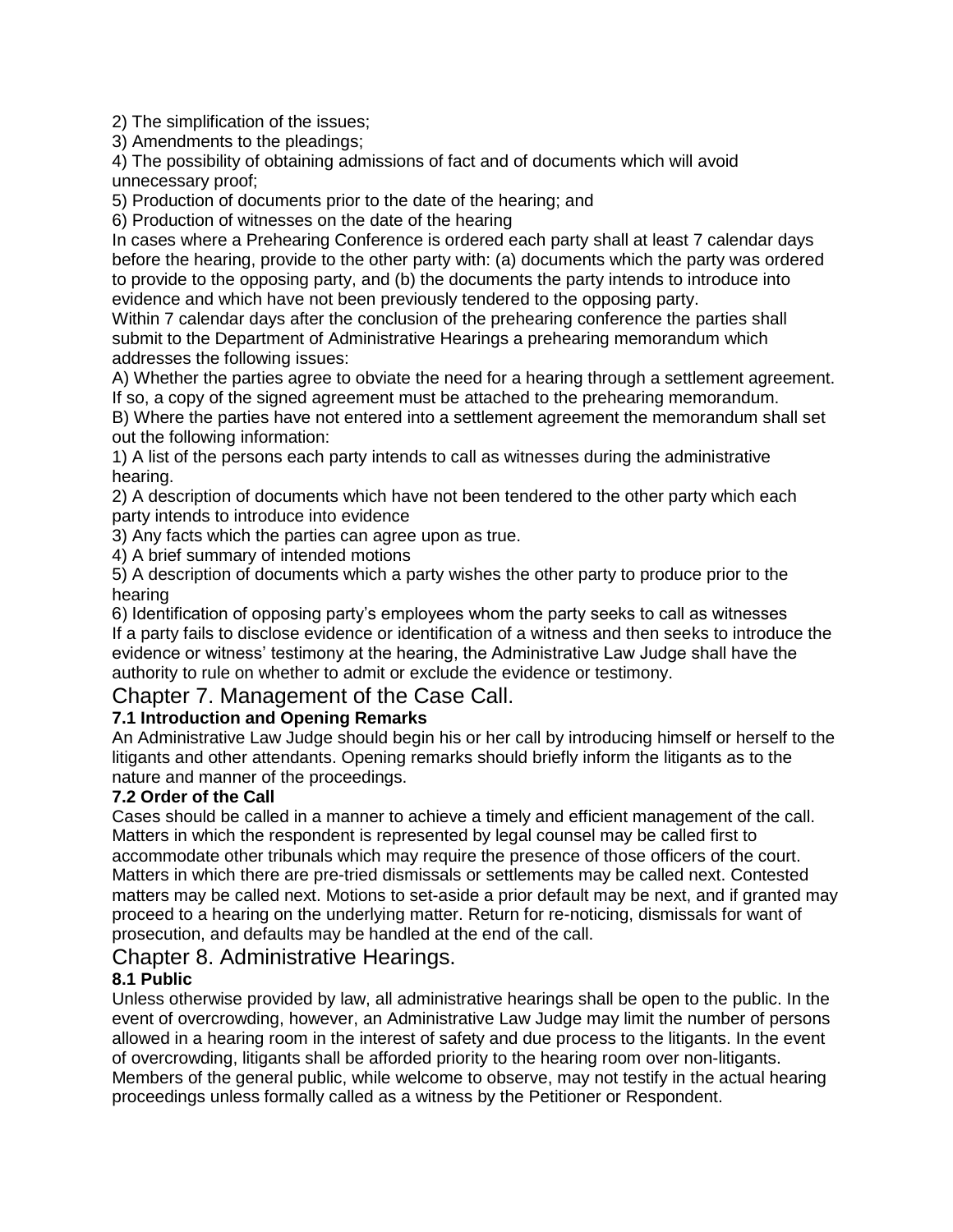### **8.2 Decorum**

Individuals before the Department of Administrative Hearings shall conduct themselves at all times in a dignified, orderly and appropriate manner. During the hearing, all individuals shall address themselves to the Administrative Law Judge and avoid direct debate or argument amongst themselves. Individuals who fail to conduct themselves with the proper decorum may risk being removed from the proceedings.

### **8.3 Constitutional Challenges**

The Department of Administrative Hearings and Administrative Law Judges do not have the authority to pass upon the constitutionality of a statute, ordinance, rule and regulation, or other legislative or administrative action. Parties may, however, make an objection to the constitutionality of a statute, ordinance, rule and regulation, or other legislative or administrative action for the record.

#### **8.4 Witnesses, Documents and Exhibits**

Parties are expected to have all of their witnesses, documents and exhibits available and with them at the hearing. An extra copy for the Administrative Law Judge of any document intended to be offered into evidence is desirable. Parties wishing to offer audio tape or video tape evidence must provide their own tape playing equipment.

#### **8.5 Evidence**

Pursuant to Chapter 2 Administration, Article IX Administrative Hearings, Section 2-911 (h) of the Cook County Code 2, the formal and technical rules of civil/criminal procedure and evidence shall not apply in the conduct of administrative hearings. Evidence, including hearsay, may be admitted only if it is of a type commonly relied upon by reasonably prudent persons in the conduct of their affairs.

### **8.6 Questions by the Administrative Law Officer**

An Administrative Law Judge may ask questions of the parties and witnesses, if necessary, to ensure the clarity and completeness of the testimony and the record.

### **8.7 Standard of Proof**

Pursuant to section Chapter 2 Administration, Article IX Administrative Hearings, Section 2-911 (i) of the Cook County Code, no violation may be established except upon proof by a preponderance of the evidence.

# Chapter 9. The Administrative Hearing Process.

### **9.1 Calling the Case**

The Administrative Law Judge shall call the case name and number, place the litigants and witnesses under oath, and dispose of any preliminary matters.

### **9.2 Presentation of the Petitioner's Case**

The County bears the responsibility for presenting its case. It also bears the burden of proof in the matter and therefore must proceed first. In general, the case may be presented via a County representative, live sworn testimony and/or by sworn signed prima facie documentation. The County may seek leave to make technical amendments to its pleadings prior to resting its case. The Respondent may cross-examine any in-person testifying witness. Upon conclusion of the Petitioner's case, an Administrative Law Judge will determine whether the Petitioner has alleged sufficient evidence for the case to move forward.

### **9.3 Presentation of the Respondent's Case and Defenses**

In the event that the case moves forward, the Respondent shall be afforded an opportunity to present a case, contest the allegations, and/or present defenses. The defenses available to the Respondent and the manner in which they may be presented are governed by the ordinance particular to the subject matter or violation in question. In general, evidence may be presented via sworn affidavit, live sworn testimony, admissible documents, admissible exhibits or other admissible evidence.

#### **9.4 Closing Arguments**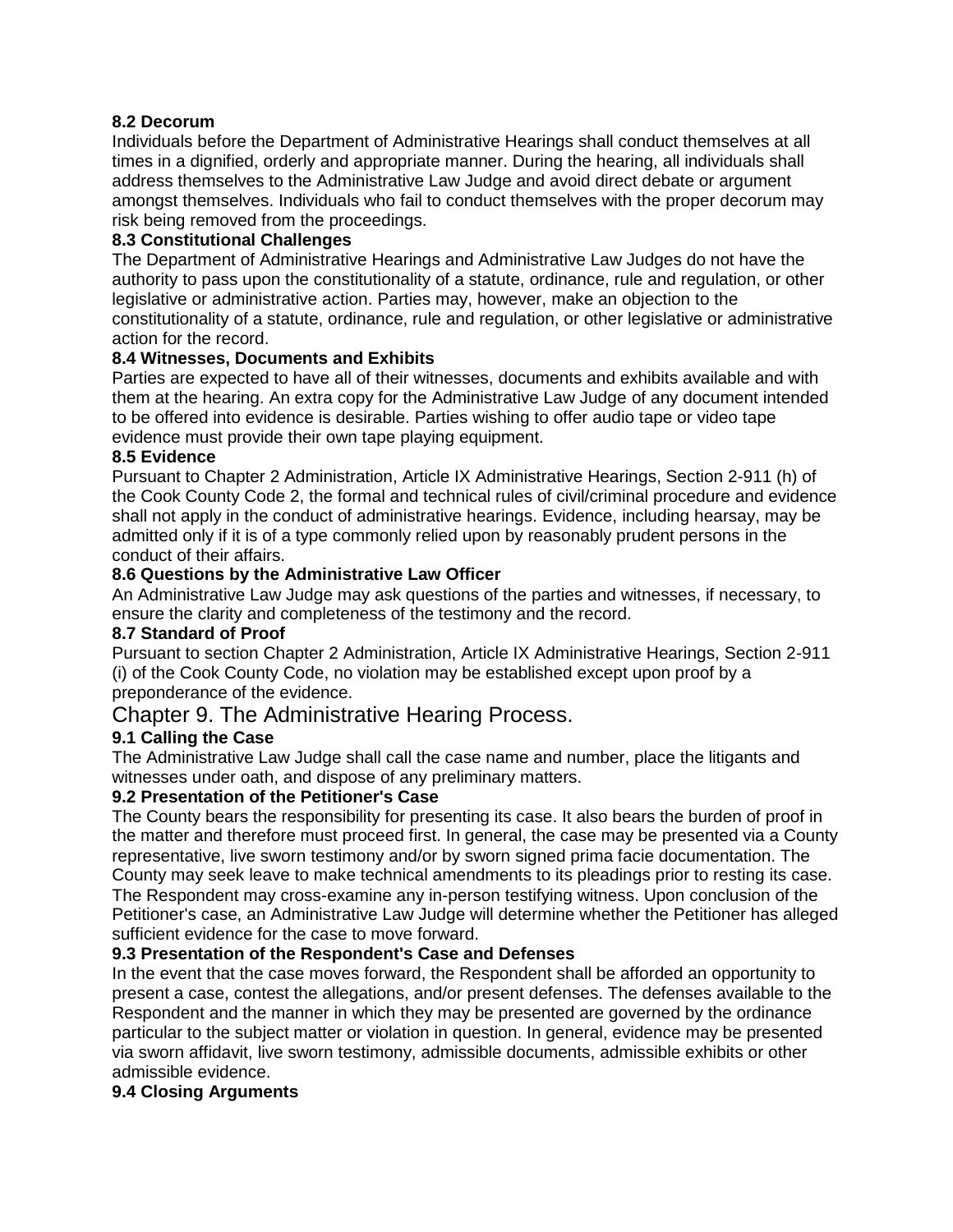Each party may be afforded an opportunity to make a closing argument.

# **9.5 Ruling**

At the conclusion of the hearing, the Administrative Law Judge shall make a determination on the basis of the admissible evidence, testimony and arguments presented and enter a written order in the matter.

### **9.7 Findings, Decision, and Order**

At the conclusion of the hearing, the hearing officer shall make a determination on the basis of the evidence presented at the hearing as to whether a code violation exists. The determination shall be in writing and shall be designated as the hearing officer's findings, decision, and order. The findings, decision, and order shall include the hearing officer's findings of fact, a determination of whether a code violation exists based on the findings of fact, and an order imposing a fine or other penalty, directing the respondent to correct the violation, or dismissing the case if the violation is not proved. If the hearing officer determines that the respondent is liable for the cited violation, the hearing officer shall enter an order imposing sanctions that are provided in the code for the violations proved, including the imposition of fines and the recovery of the costs of the proceedings. Costs may be recovered in the same manner as fines and penalties. A copy of the findings, decision, and order shall be served by personal service or by first class mail postage prepaid. The payment of any penalty or fine or costs of the proceedings and the disposition of that money shall be in the manner provided in this Code, unless the county board provides otherwise when establishing the code hearing unit.

### **9.7 Mail-in Adjudication**

Pursuant to section Chapter 2 Administration, Article IX Administrative Hearings, Section 2-909 of the Cook County Code, the rules adopted by the director for the conduct of administrative adjudication proceedings may provide that a Respondent may elect to contest an alleged violation through an adjudication by mail rather than at an administrative hearing.

Chapter 10. Noticing and Default Matters.

# **10.1 Return for Re-Noticing**

In matters where service was by means other than by personal service and a Respondent fails to appear for a scheduled hearing or fails to request a hearing, the Administrative Law Judge shall examine the file to determine if the Petitioner has filed proof of service. If proof of service has not been filed, the case may be continued on the call to afford the Petitioner an opportunity to re-notice.

### **10.2 Dismissal for Want of Prosecution**

If at the continued date afforded under Rule 10.1 the Petitioner has not filed proof of service, the Administrative Law Judge may dismiss the matter for want of prosecution. Said first dismissal for want of prosecution shall be without prejudice.

# **10.3 Defaults**

If a Respondent or his or her representative fails to appear for or request a hearing, and the Administrative Law Judge determines that notice was afforded, and that the Petitioner established a prima facie case, the Administrative Law Judge may find the Respondent in default and proceed with the hearing and render a decision and order in the Respondent's absence.

# Chapter 11. Post-Hearing Matters.

### **11.1 Motion to Set-Aside a Default Order for good Cause where Proper Notice was Provided**

Pursuant to section Chapter 2 Administration, Article IX Administrative Hearings, Section 2-922 (a) of the Cook County Code, a party may file a written motion to set-aside a default order. In general, the motion must 1) be filed within (21) calendar days after the mailing of the default order and 2) present a good cause reason for the movant's prior failure to appear for the hearing. The movant must also be prepared to proceed with an immediate hearing if the motion